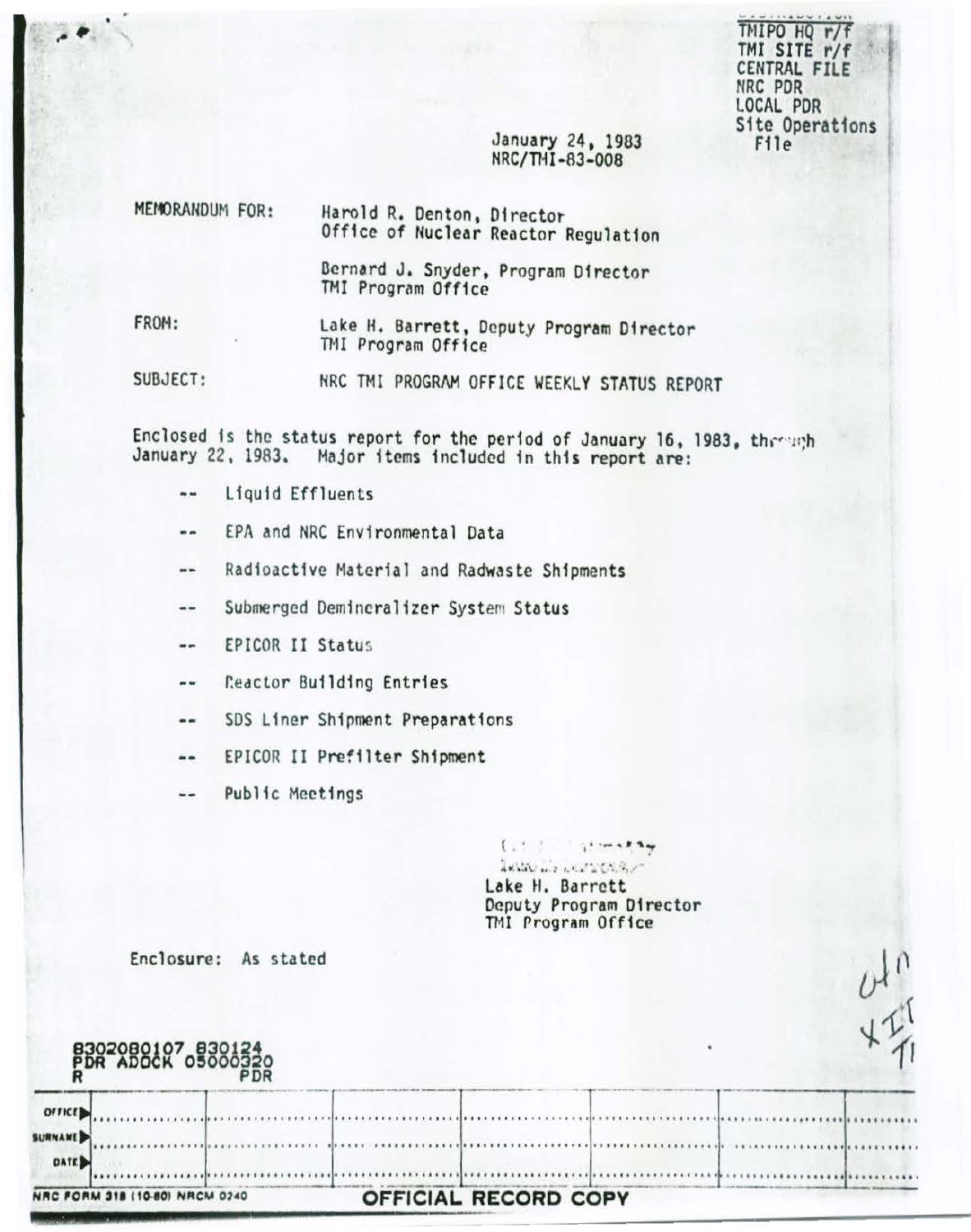January 24, 1983

Harold R. Denton<br>Bernard J. Snyder

cc w/encl: ED<sub>0</sub> OGC Office Directors Commissioner's Technical Assistants NRR Division Directors NRR A/D's<br>Regional Administrators IE Division Directors **TAS** EIS TMI Program Office Staff (15) PHS EPA DOE RI Division Directors Public Affairs, RI State Liaison, RI

|                                | $TMIPO\mu/r$ $Jw/r$ $Jw$ $f^2$ |                                                                                 | TMIPO Jup 1- TMIPO |  |
|--------------------------------|--------------------------------|---------------------------------------------------------------------------------|--------------------|--|
| sumMAMED LGage: jes            |                                |                                                                                 |                    |  |
|                                |                                | $0.177/83$ $1/27/83$ $1/4/83$ $1/29/83$ $1/29/83$ $1/29/83$ $1/27/83$ $1/49/83$ |                    |  |
| NRC FORM 318 (10.80) NRCM 0240 |                                | OFFICIAL RECORD COPY                                                            |                    |  |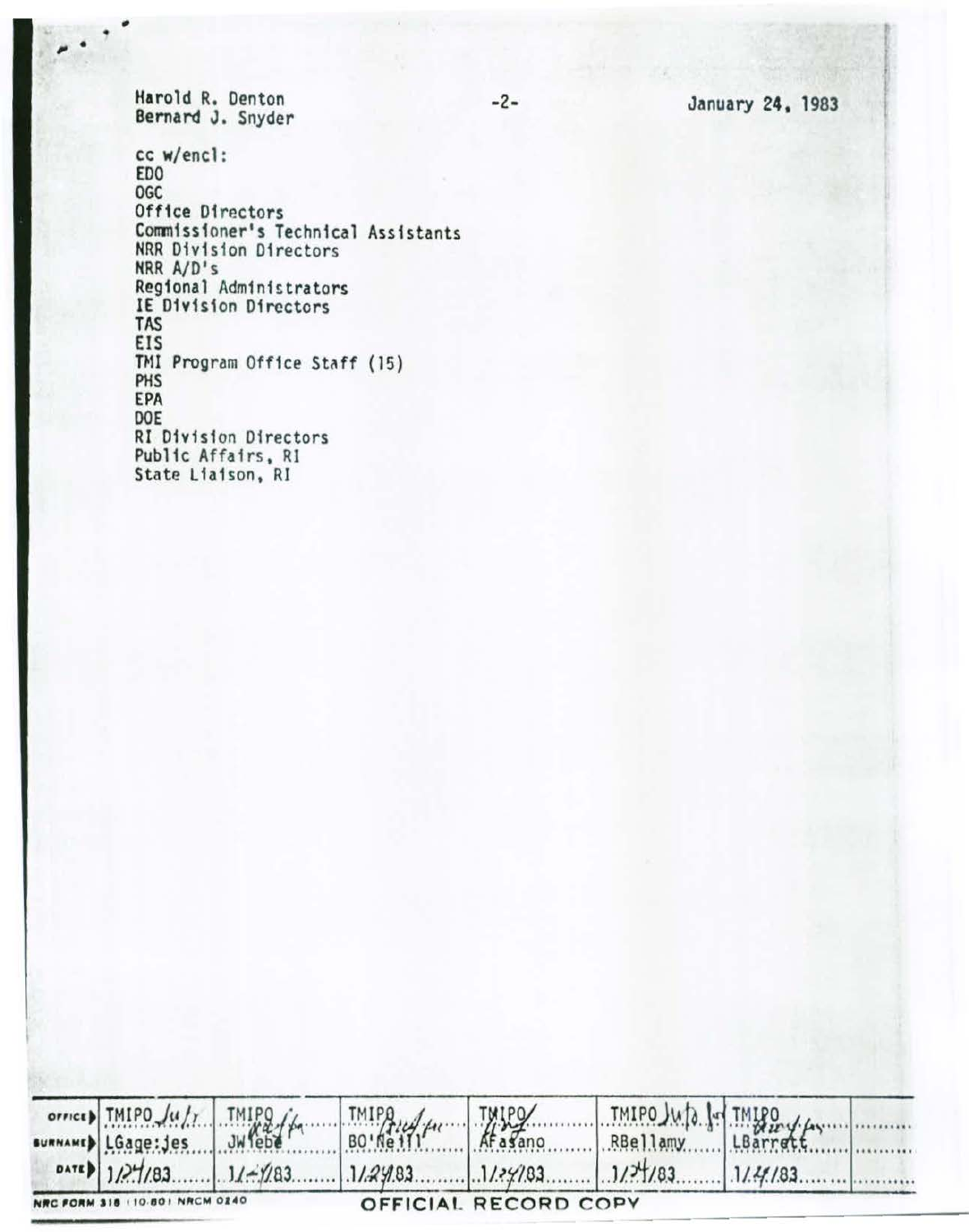# NRC TMI PROGRAM OFFICE WEEKLY STATUS REPORT

January 16, 1983 -January 22, 1983

### Plant Status

'

Core Cooling Mode: Heat transfer from the reactor coolant system (RCS) to reactor building ambient.

Available Core Cooling Modes: Mini Decay Heat Removal (MOHR) system.

RCS Pressure Control Mode: Standby Pressure Control System.

Major Parameters (as of 5:00 AM, January 21, 1983) (approximate values} Average Incore Thermocouples\*: 89°F Maximum Incore Thermocouple\*: 132°F

RCS Loop Temperatures:

| Hot Leg                                         | 86°F         | 84°F         |
|-------------------------------------------------|--------------|--------------|
| Cold Leg $\begin{pmatrix} 1 \\ 2 \end{pmatrix}$ | 74°F<br>75°F | 81°F<br>80°F |

Pressure: 62 psig

Reactor Building: Temperature: 67°F<br>Pressure: -0.1 psig Airborne Radionuclide Concentrations:

> 1.0 E-6  $uC_1$ /cc  $H^3$ (sample taken 1/20/83)

6.1 E-9 uCi/cc particulates (sample taken 1/20/83)

#### 1. Effluent and Environmental (Radiological) Information

Liquid effluents from the TMI site released to the Susquehanna River after sampling and monitoring were within the regulatory limits and in accordance with NRC requirements and City of Lancaster Agreement.

During the period January 14, 1983 through January 20, 1983, the<br>effluents contained no detectable radioactivity at the discharge point although individual effluent sources which originated within Unit 2 contained minute amounts of radioactivity. Calculations indicate that less than two millionths (0.000002) of a curie of cesium and less than two ten-thousandths (0.0002) of a curie of tritium were discharged.

\*Uncertainties exist as to the exact location and accuracy of these readings.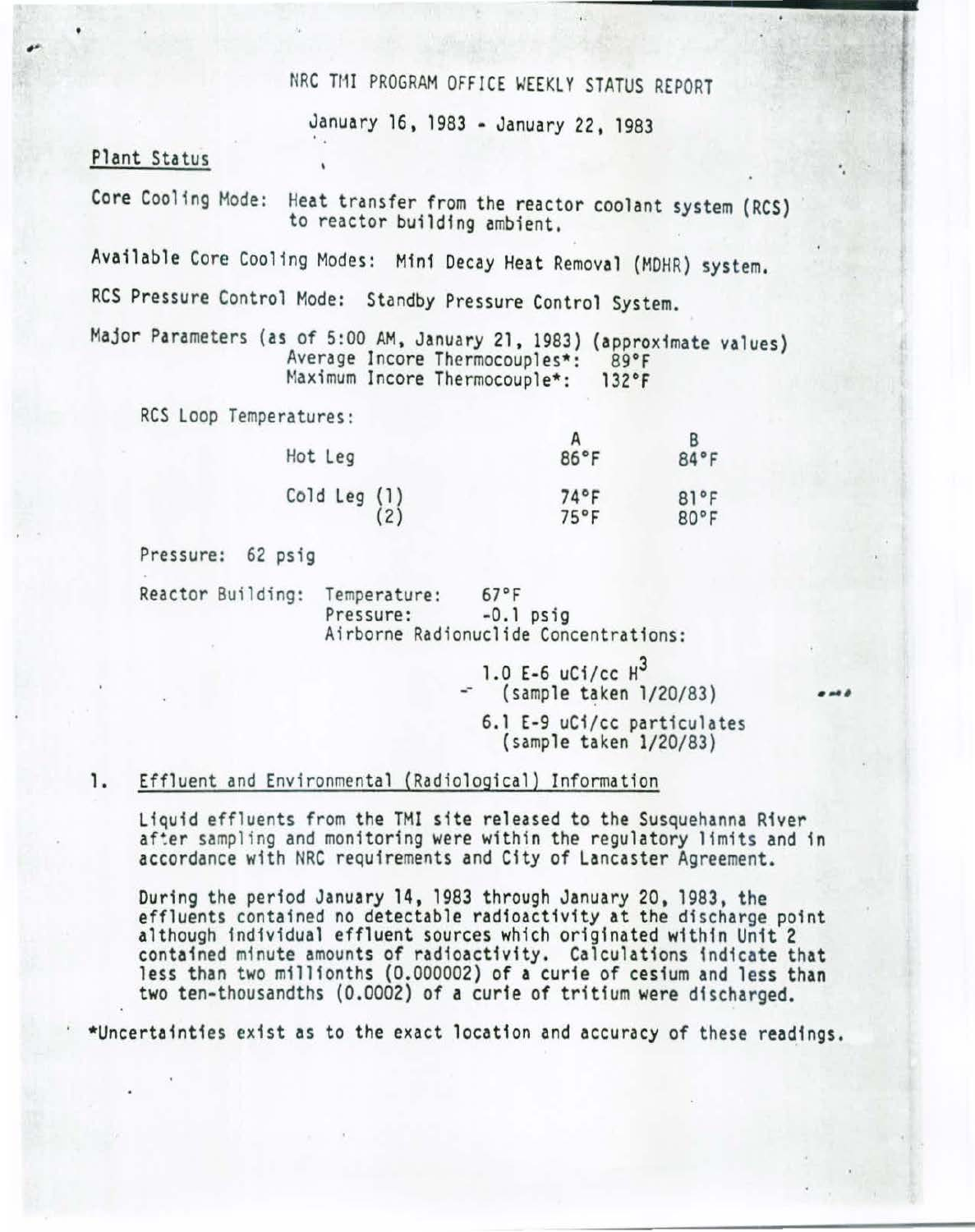- 2. Environmental Protection Agency (EPA) Environmental Data
	- The EPA measures Kr-85 concentrations at several environmental monitoring stations and reported the following results: ..

| Location                | Dec. 22, 1982 - Jan. 3, 1983 |
|-------------------------|------------------------------|
|                         | $(pCi/m^3)$                  |
| Goldsboro               | 27                           |
| Middletown<br>Yorkhaven | 23<br>23                     |
| TMI Observation Center  | Insufficient for Analysis    |

·.

- The EPA Middletown Office has not received the environmental Kr·85 results for the samples which were taken subsequent to<br>January 3, 1983 from the EPA's Counting Laboratory at Las Vegas, Nevada. These results will be included in a subsequent report.
- No radiation above normally occurring background levels was detected in any of the samples collected from the EPA's air and gamma rate networks during the periods from January 14, 1983 through<br>January 20, 1983.
- 3. NRC Environmental Data

Results are from NRC monitoring of the environment around the TMI site.

-- The following are the NRC air sample analytical results for the \*\*\*\*' onsite continuous air sampler:

| Sample   | Period                | $1 - 131$<br>(uC1/cc) | $Cs - 137$<br>(uC1/cc) |
|----------|-----------------------|-----------------------|------------------------|
| $HP-353$ | January 12 - 19, 1983 | $2.2$ E-14            | $2.2$ E-14             |

- 4. Licensee Radioactive Material and Radwaste Shipments
	- On January 17, 1983, 85 drums of contaminated laundry from Unit 1  $-1$ and Unit 2 were shipped to Interstate Uniform Service, New Kensington, Pennsylvania.
	- On January 18, 1983, one drum containing Unit 2 1eadscrew .. particulate debris was shipped to Westinghouse Hanford Corporation,<br>Richland, Washington.

On January 19, 1983, one CNSI-8-120-4 (Type B) shipping cask<br>containing EPICOR Prefilter No. PF-11 was sent to EG&G, Scoville, .. Idaho.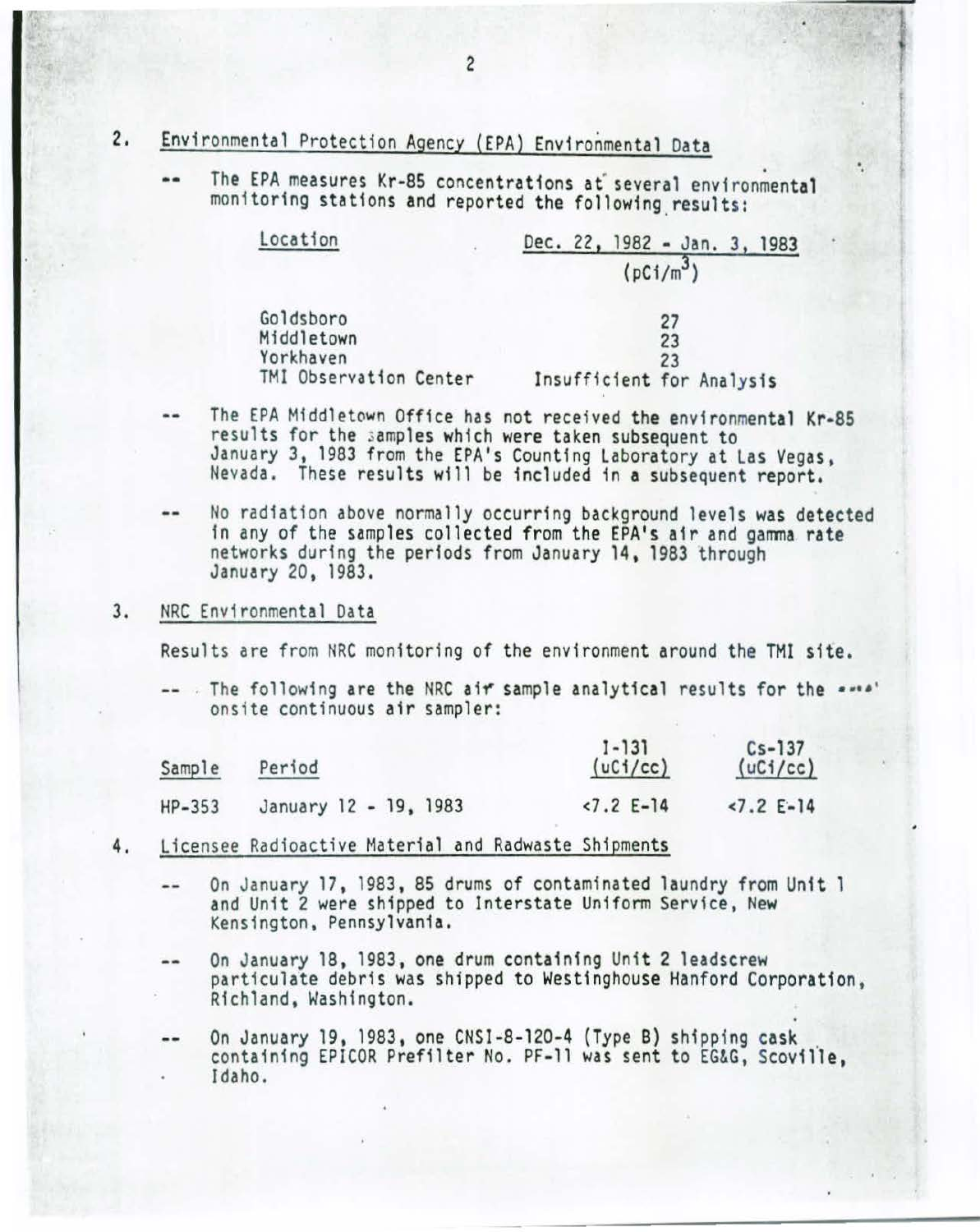- $-$ On January 19, 1983, one CNSI 21-300 shipping cask containing 21 drums of low specific activity (LSA) waste from Unit 1 and Unit *2·.*  was sent to U.S. Ecology, Richland, Washington.
- On January 20, 1983, one CIISI-8-120-3 (Type B) shipping cask containing EPICOR Prefilter No. PF-19 was sent to EG&G, Scoville, Idaho.
- On January 21. 1983, one box containing 11ft1ng ears and bolts for the 1-13C·II shipping cask was sent to Rockwell Hanford, Richland. Washington.
- On January 21. 1983, one I-13C-II shipping cask containing SDS 11ner No. 010016 was shipped to Rockwell Hanford, Richland, Washington.

#### Major Activities

- 1. Submerged Demineralizer System (SDS). Processing of SDS batch 41 (48,000 gallons of reactor building sump water), which was interrupted on January 7, 1983, to allow the EPICOR II processing of water from the "A" once-through-steam-generator (OTSG), was resumed on January 18, 1983; 1t is now in progress. In addition, 40,000 gallons of reactor coolant system (RCS) water, which had gone through the RCS "feed and bleed" process, have been staged in the ''C" reactor coolant bleed tank (RCBT) to await SDS processing.
- 2. EPICOR 11. EPICOR II completed processing water from the "A" OTSG (EPICOR II batch 151) on January 16, 1983. On January 17, 1983. from SDS batch 41). Two batches (152 and 153) of this water completed the processing through EPICOR II by January 19, 1983. The EPICOR II performa nce parameters for the period January 8 to January 19, 1983 **are**  included in Attachment I.
- 3. Reactor Building Entries. Five reactor building entries were conducted during the week of January 16, 1983. Activities conducted in the reactor building included decontamination of the reactor vessel service structure and an inspection of the polar crane by an NRC consultant. The effectiveness of the service structure decontamination will be evaluated next week. (Pre-decontamination measurement indicated localized hot spots around the service structure cooling fans which were in excess of 10 R/hr.) The po1ar crane inspection did not identify any hardware deficiencies which could delay the crane recovery schedule.
	- The licensee is developing plans to remove three motors, each of which move one of the 69 control rod drive mechanisms (CRDM's), from the reactor vessel by the end of February, 1983. The CRDM nozzle openings<br>will then be used as access ports for additional inspections of conditions under the reactor vessel head and on top of the reactor plenum. The task is designed to verify previous radiological measurements; these indicated that the gamma radiation levels above the plenum were in excess of 500 R/hr.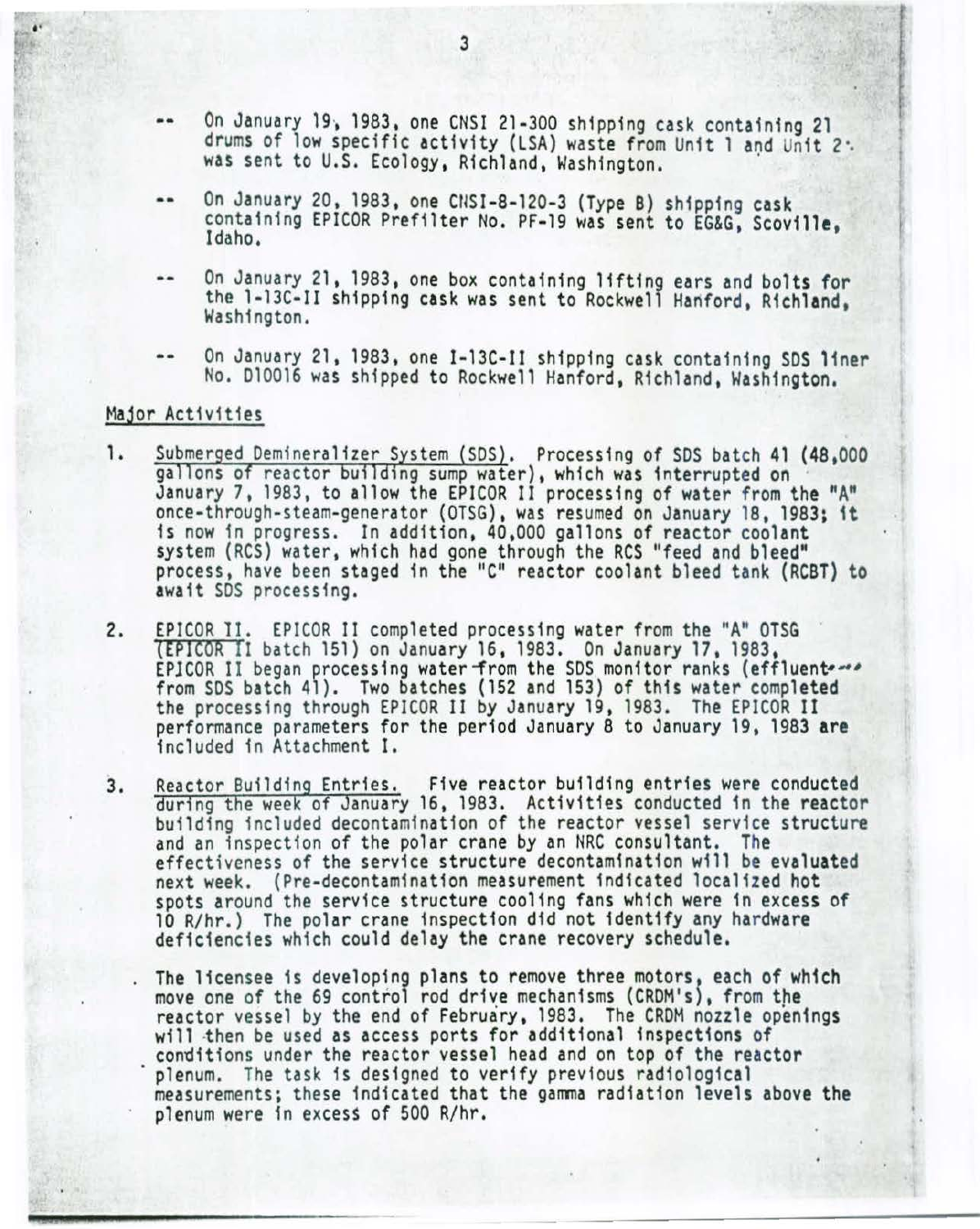- 4. SDS Liner Shipments. The second recombiner loaded SDS liner was shipped<br>by the Department of Energy (DOE) to Richland, Washington on. January 21, 1983. This radioactive waste liner, which contains approximately 113,000 curies of mixed fission products (predominately as cesium 137 and strontium 90 and their daughter products), is scheduled to arrive at the DOE facility on January 24, 1983. The catalytic-recombiner-<br>loaded liner was monitored at TMI to demonstrate that non-combustible gas<br>mixtures (<1.0% hydrogen gas) and vacuum conditions (<4.0 psia) would be mixtures (<1.0% hydrogen gas) and vacuum conditions (<4.0 psia) would be maintained for at least twice the expected handling and shipping p**eriod.**<br>The licensee is preparing the third recombiner-loaded SDS liner **(in a** scheduled group of approximately 10) for shipment. This next shipment is scheduled for mid-February 1983.
- 5. EPICOR II Prefilter Shipments. Two EPICOR II prefilters (PF-11 and<br>PF-19) were shipped from TMI to Idaho National Engineering Laboratory PF-19) were shipped from TMI to Idaho National Engineering Laboratory<br>(INEL) this week. (See "Licensee Radioactive Material on Radwaste Shipment" section). These EPICOR shipments bring to a total of 20 (in a group of 49) pref11ters that have been shipped to INEL. One prefilter shipment is scheduled for next week. The licensee's current plans **are to**  shipment is scheduled for next week. The licensee's current plans are to<br>have the remaining 29 prefilters shipped by September, 1983.

'

-- ·-·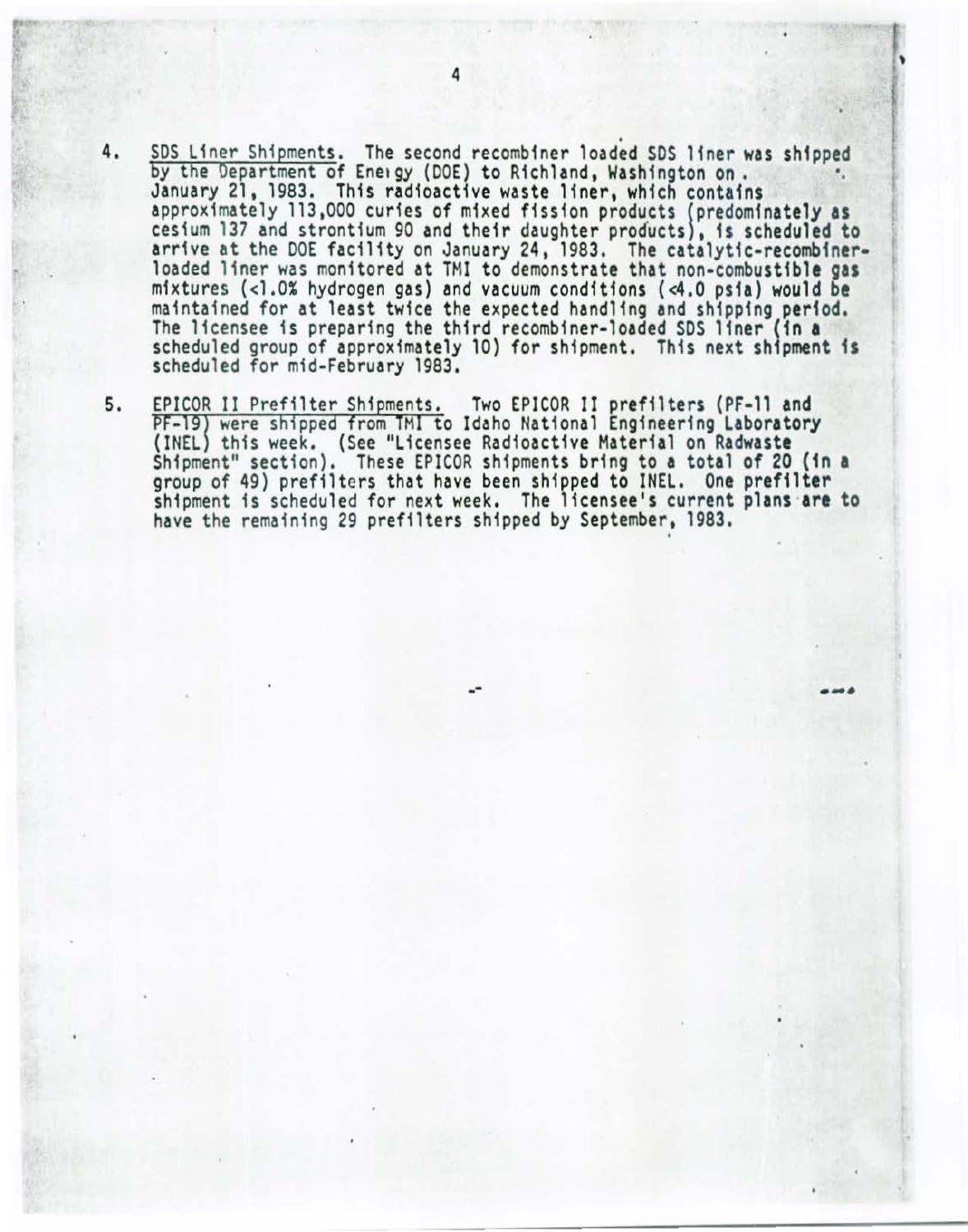#### Past Meetings

- 1. During the ASME week activities January 17-20, 1983, in Sarasota, Florida, Ronald R. Bellamy spoke on TMI related issues.
- 2. On January 19, 1983, Anthony N. Fasano spoke on the reactor vessel "Quick Look" results at an American Nuclear Society Meeting at Pennsylvania State University, State College campus.

••

**A** 

#### Future Meetings

- 1. On January 24, 1983, Lake H. Barrett will address the Harrisburg Rotary Club on various THl issues.
- 2. On February 2, 1983, the Advisory Panel for the decontamination of TMI Unit 2 will hold a meeting from 7:00 to 10:00 p.m. at the Holiday Inn, 23 South Second Street, Harrisburg, Pennsylvania.
- 3. On February 7, 1983, Lake H. Barrett will meet with Friends and Family of TMI to discuss various TMI related issues.
- 4. On February 8, 1983, Lake H. Barrett will meet with the Concerned Mothers . of Middletown to discuss THI related 1ssues.

--